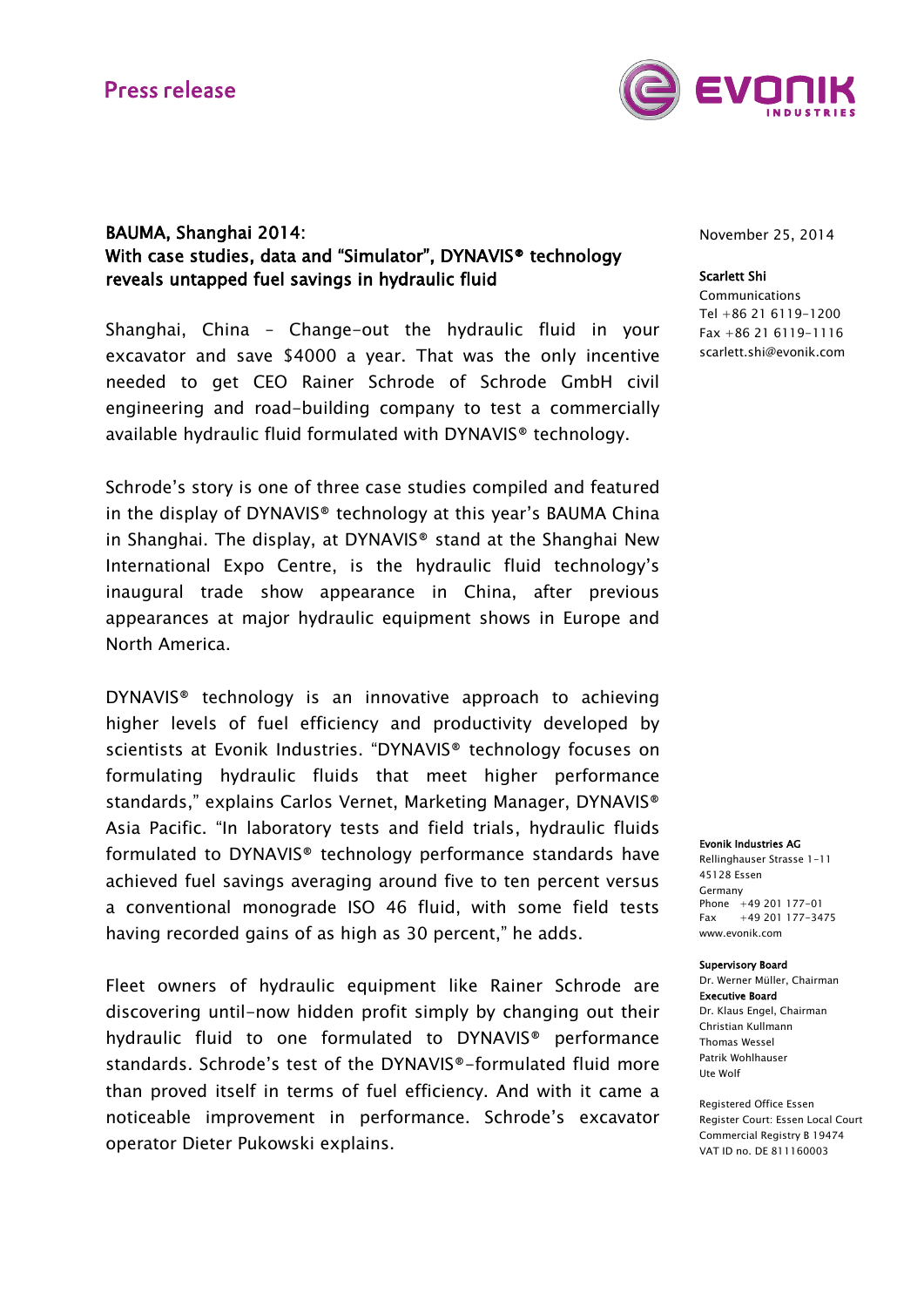

"The excavator didn't lose power when I activated multiple functions. I could feel it. With the new fluid, there was no power loss."

For BAUMA, the DYNAVIS® display includes a specially-designed "Simulator" which gives visitors to the stand a strong impression of the difference DYNAVIS® technology makes. "When visitors to the stand jump on the "Simulator" they feel the power of a hydraulic fluid formulated with DYNAVIS® technology," notes Carlos Vernet.

All three DYNAVIS® technology case studies are featured in the BAUMA stand. In addition to the Schrode story, there are videos and graphic presentations of similar field tests at Screen-Renting BVBA, a construction debris recycling company, and at Ghizzoni S.p.A., a company specializing in pipeline excavation.

"Our goal in BAUMA is to engage local hydraulic equipment endusers (e.g. excavators, loaders, etc.) in trying our proven DYNAVIS® technology to achieve higher levels of fuel efficiency and productivity. Meanwhile, we would like to welcome OEMs and Oil Formulators to our booth, to explore the robust marketing tool box we have developed to support them and their distribution network in promoting and selling high performance hydraulic fluids", notes Carlos Vernet.

The DYNAVIS® technology display will welcome visitors daily from 9 AM to 5 PM Tuesday to Thursday, Nov 25-27, and from 9AM to 3PM on Friday, Nov 28 at booth No. E1.170 at Bauma China 2014. For more information about DYNAVIS® technology, please visit dynavis.com.

### About Evonik's Oil Additives Business Line

Evonik's oil additives business line has taken a leadership role in developing lubricant additive technology designed to improve fuel efficiency and productivity. In addition to the impressive fuel savings and productivity gains achieved with DYNAVIS® technology for hydraulic fluids, energy saving results